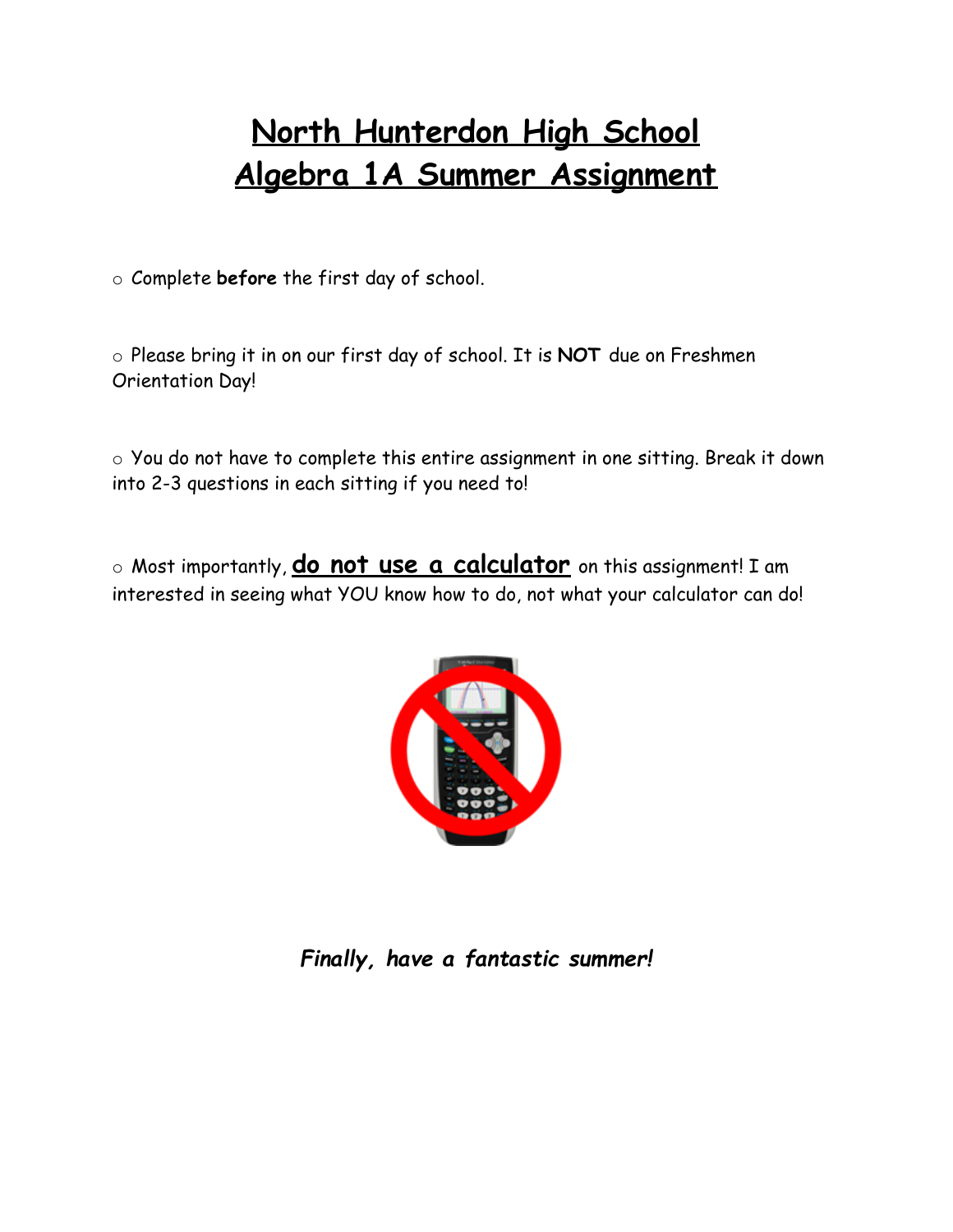**1. Use the digits 1 to 9, at most one time each , to make 5 prime numbers.** 



#### **3. Complete the story problem and answer statement.**

a. Problem: *Lucy has \_\_\_\_\_\_\_ apples. She has nine \_\_\_\_\_\_ (more/less)* 

*than Marcus. How many apples does \_\_\_\_\_\_\_ (Lucy/Marcus) have?* 

b. Answer: *\_\_\_\_\_\_ (Lucy/Marcus) has \_\_\_\_\_\_\_\_ apples.* 

**4. Use the digits 1 to 9, at most one time each , to make three equivalent fractions.** 

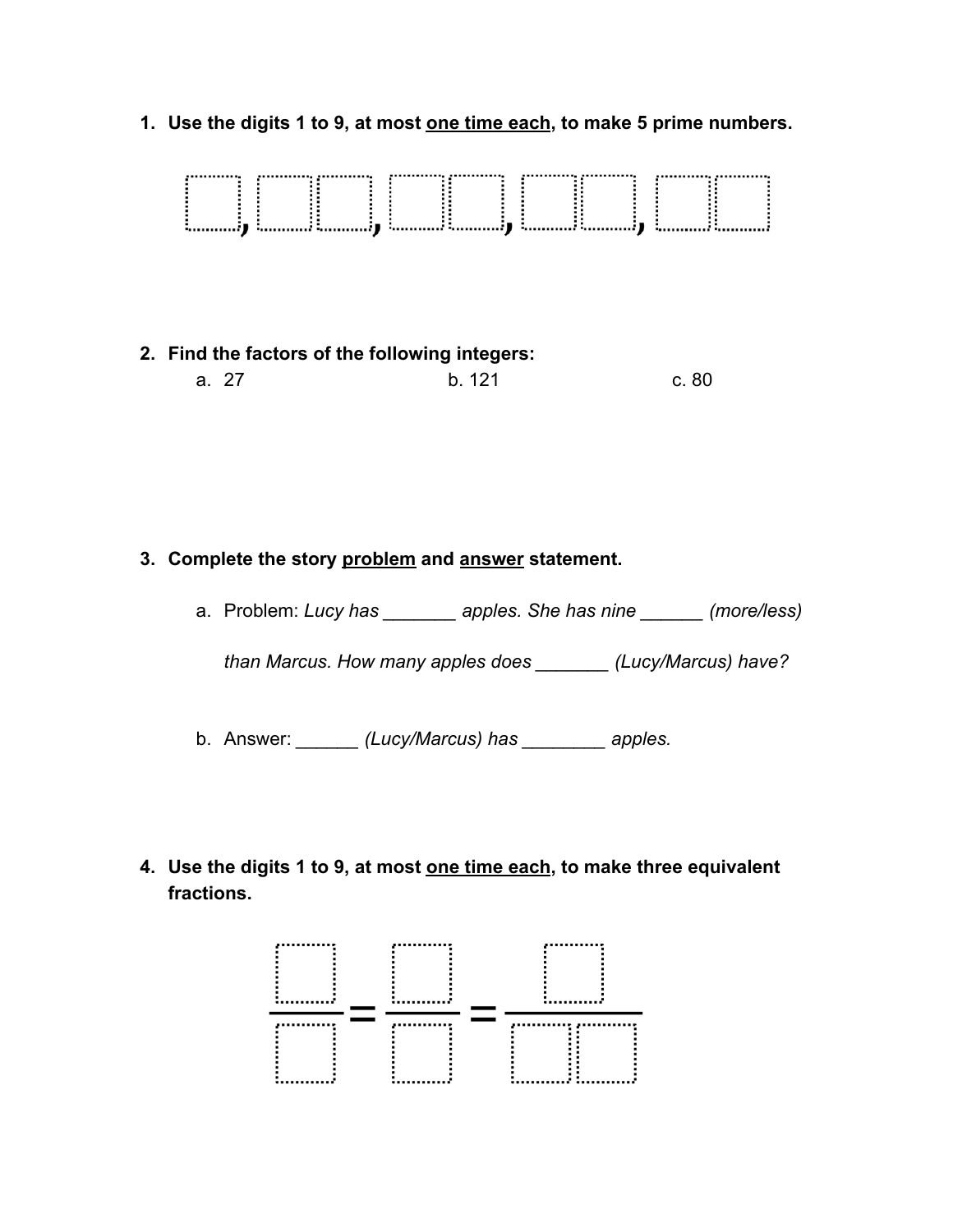- **5. Match each algebraic expression with its verbal description. Place the corresponding letter on the line next to each expression.** 
	- $n^2 6$ A. Multiply *n* by 2, then add 6.  $(n+6)^2$ B. Square *n*, then subtract 6.  $2n + 6$  C. Divide *n* by 6, then multiply by 2.  $2\left(\frac{n}{6}\right)$ D. Add 6 to *n*, then square it.

**6. Place the digits 1, 2, 3, 4, and 5 in the circles below so that the sums horizontally and vertically are equivalent (the same).** 

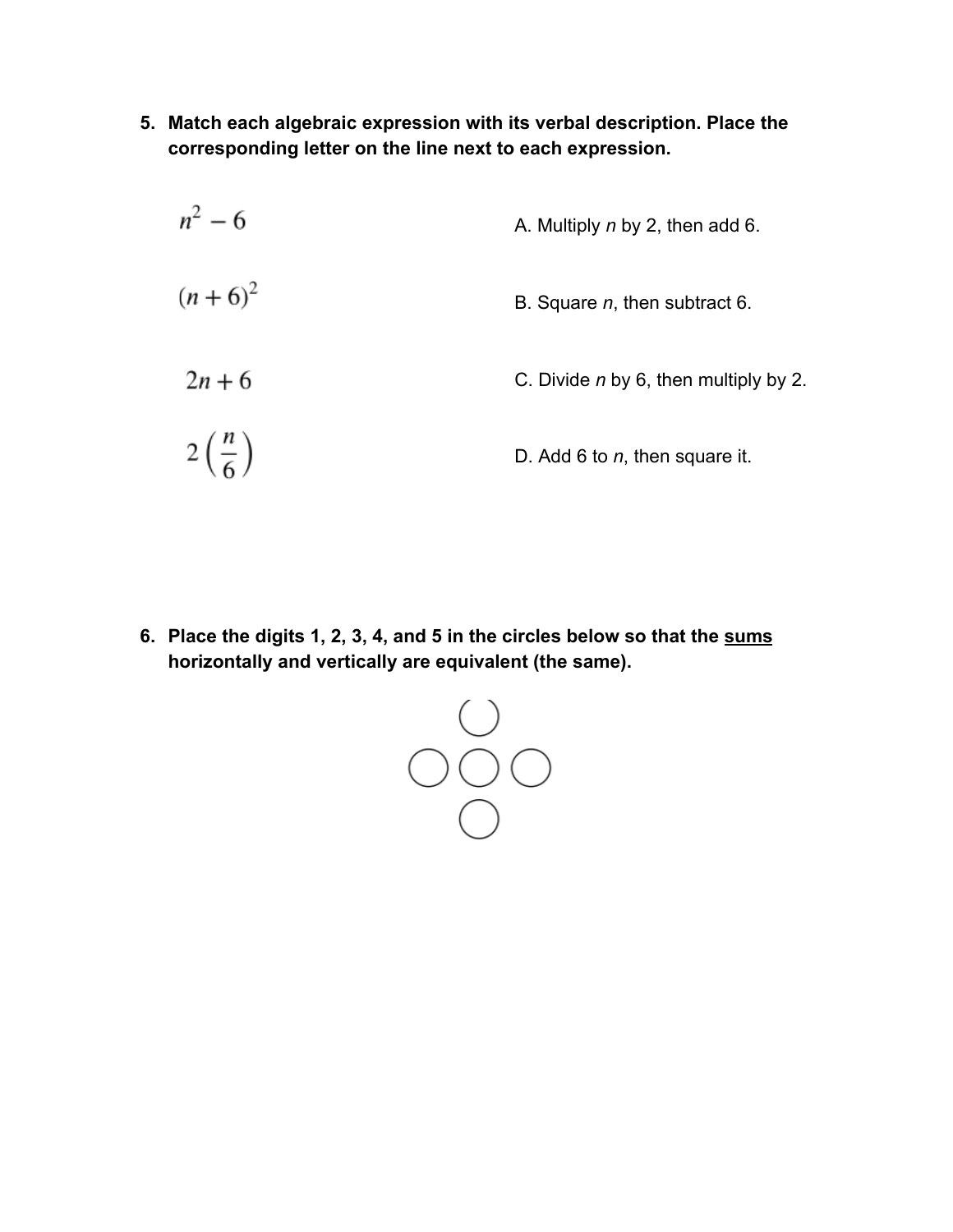**7. Complete each multiplication or division problem by filling in the boxes with a number that makes the statement true.** 



#### **8. Study the sample diagram. Notice that:**



 **Complete the following diagram so that the same pattern holds:** 

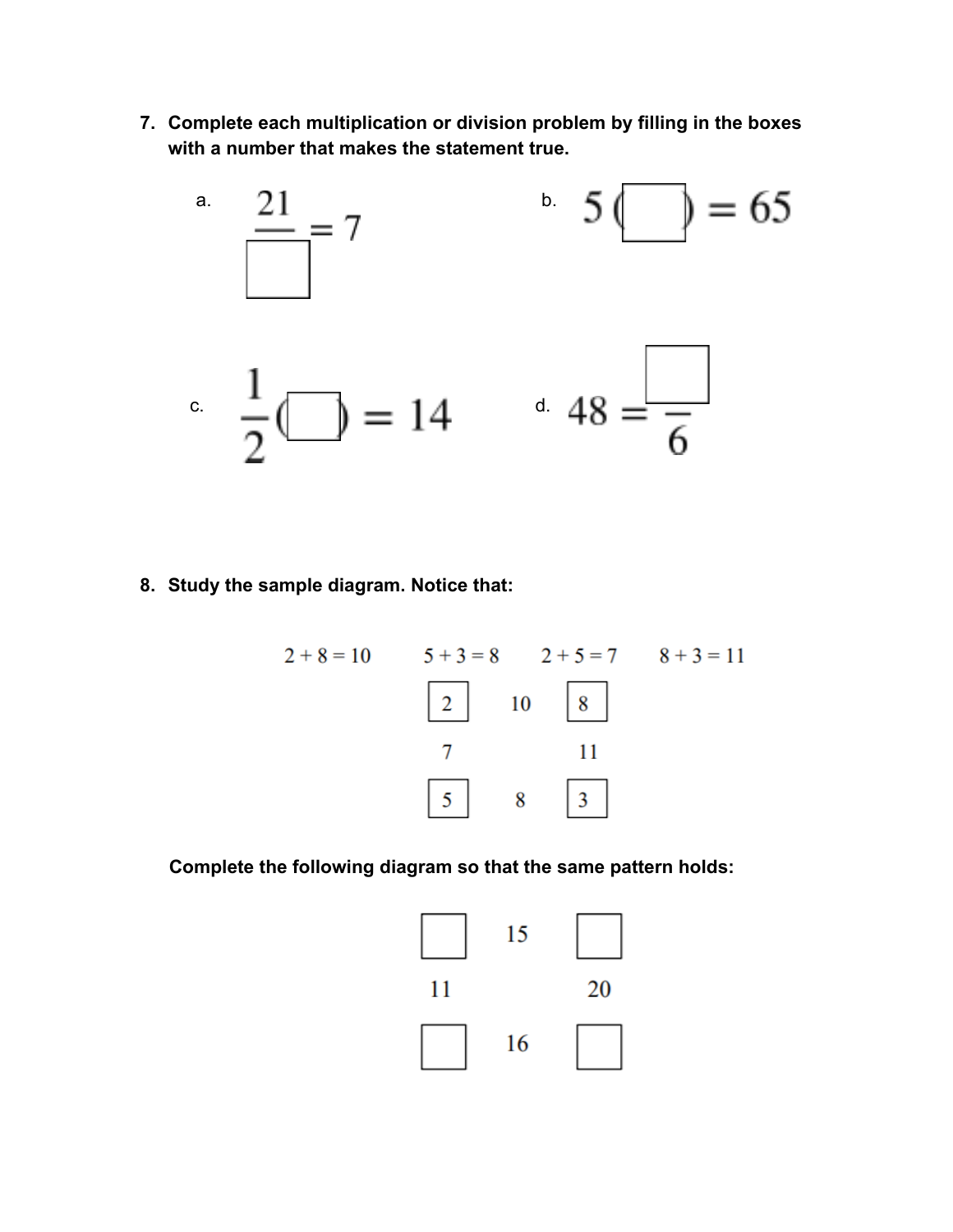**9. Give an example in which you multiply two numbers and get a product that is less than the original two numbers.** 

### **10. Think of one way YOU have used math outside of school (other than homework assignments or studying)!**

For example, I used my knowledge of percents to determine how much of a tip to leave my waitress at the Clinton Station Diner!



*\*\*Think of something unrelated to my example! Get creative! You use math more than you think!*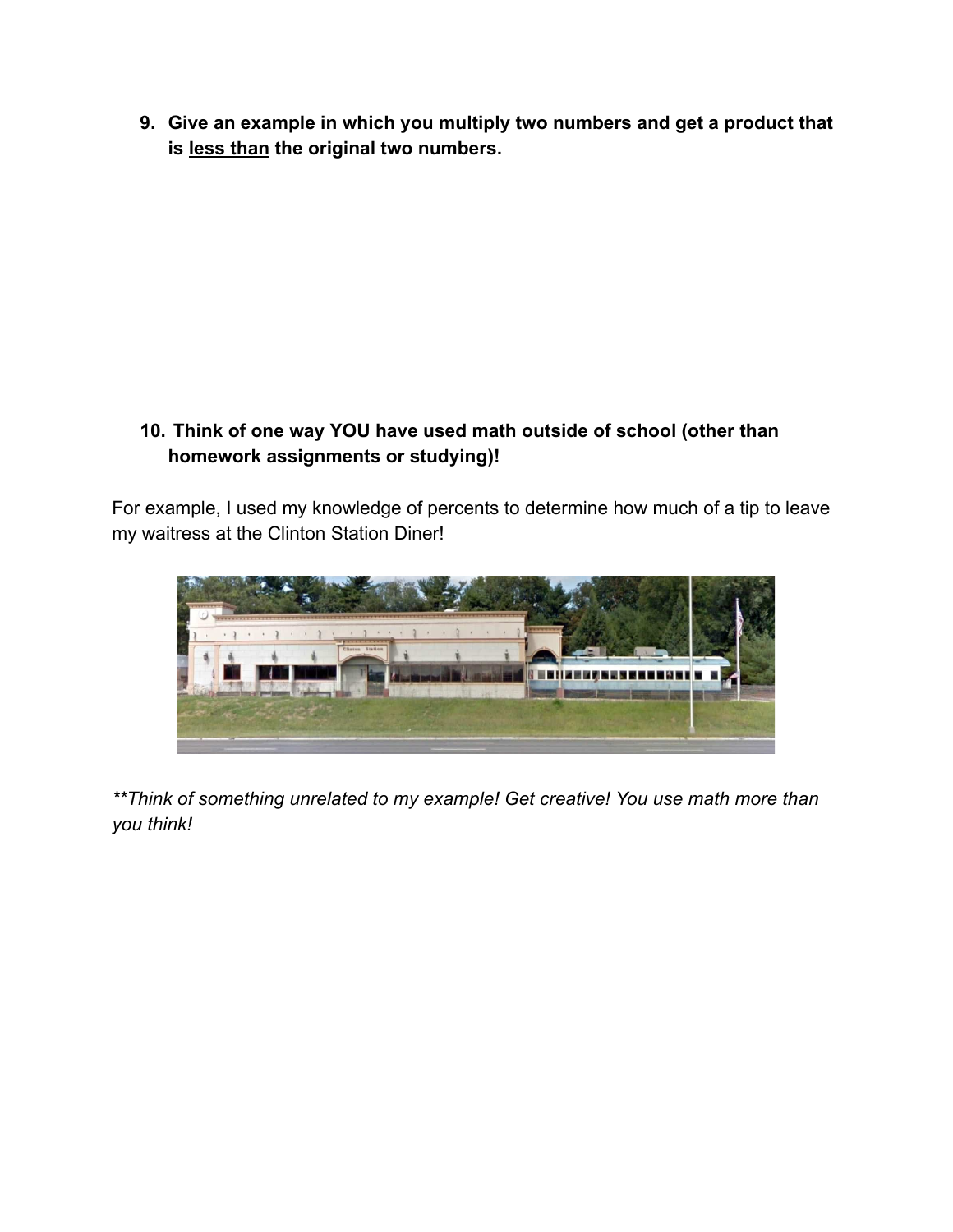## 11. Solve each equation WITHOUT A CALCULATOR.

$$
-10 = \frac{x}{20}
$$

b. 
$$
17n = -136
$$

$$
\frac{1}{6} = \frac{p}{4}
$$

d. 
$$
t + 7.8 = 24.4
$$

$$
e \quad -12 = 5y - 8y
$$